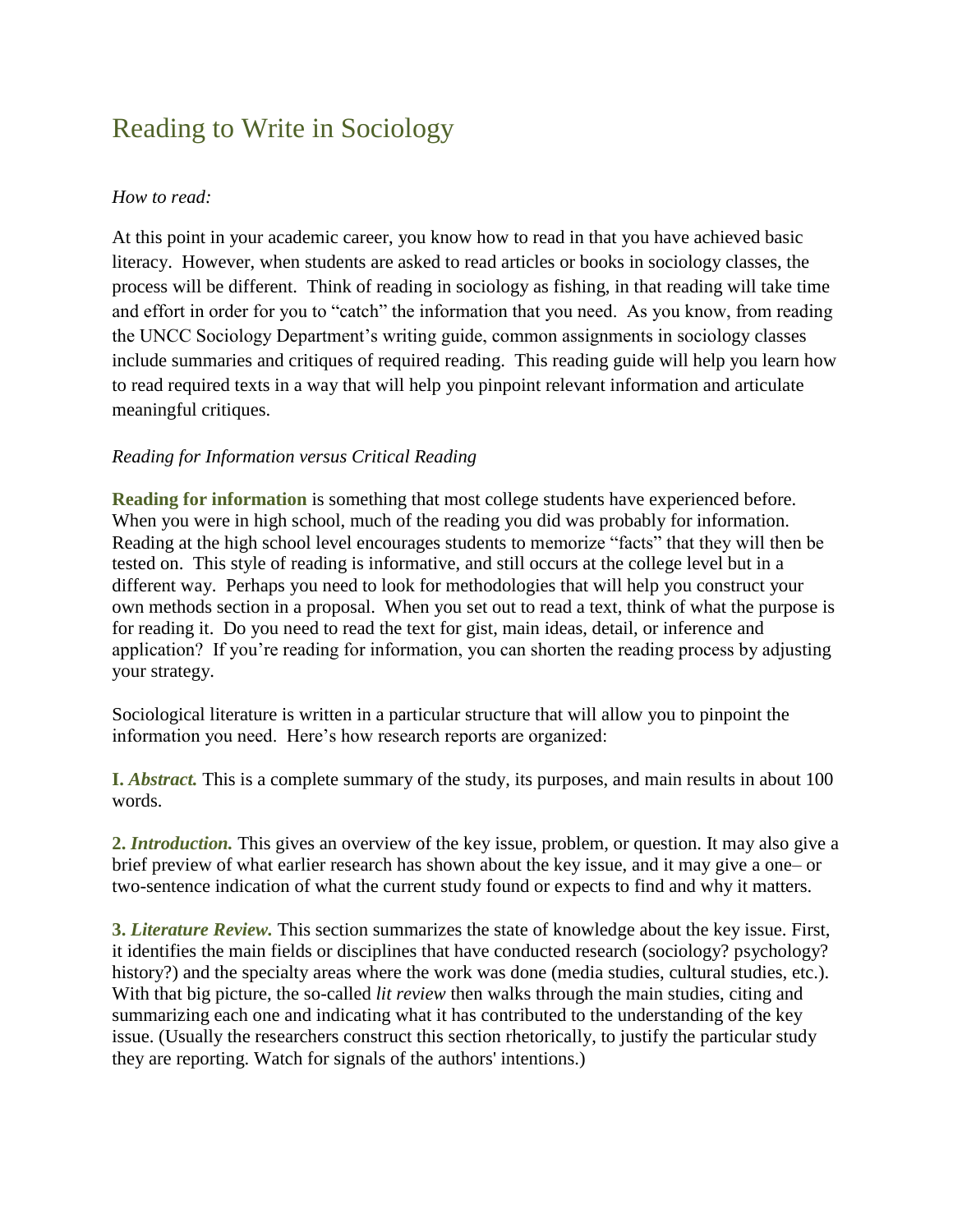**4.** *Methods.* This section explains, usually in excruciating detail, exactly what procedures the researchers followed, step by step. Sometimes adjustments must be made mid-stream, and they are reported as well. (What the researchers have written is the *methods section,* not the *methodology.* Methodology is the scholarly study of research techniques. There's a difference.)

**5.** *Results.* In this section, the authors report what they found. It may be broken into subsections, to deal with various aspects of the key issue. The secret to this section is to look at the data first — the tables and charts in quantitative research and the quotations or other documentation for qualitative research. Tables and quotations are easy to find and scan.

**6.** *Discussion.* This section explains what the results mean. It may also talk about problems that emerged or things the study left unclear (usually presented as questions the study raises). It tries to identify (and possibly justify) weaknesses in the study.

**7.** *Conclusion.* Authors sometimes fuse this final section with the discussion section. It contains some statements indicating why the results are important and the study worth attention. Usually the authors also make recommendations for further research, based on what they found and what questions and weaknesses remain.

**\*\*\***

**Critical Reading** is different from reading for information in that you will be analyzing the literature to create an argument. As a result, you will need to adjust your reading strategy. Think of critical reading as a tool for writing a paper in which you inform, establish, and argue as opposed to reviewing the literature. Below are some recommended strategies for approaching literature that you will read critically:

# *Actively Reading*

You've probably heard an instructor tell you to "struggle" or "engage" with your readings. They've probably told you to write in the margins or take notes while you read. While it may seem trivial, forming habits such as these are incredibly useful when reviewing literature in sociology classes. Whether you're reading one assigned article for a summary, critiquing the author of a book's argument, or reviewing the relevant literature for a research proposal, actively engaging with the text will be useful. Here are some ways to actively engage with the reading:

- Take notes while you read, recording any questions or comments that come to mind.
- Give yourself plenty of time to read. Students often imagine that expert readers are also "speed readers". This is not the case, as experts read and re-read texts so make sure you have plenty of time allotted to do the same.
- Look up words you don't understand. There's no shame in doing this, as authors tend to refer to other concepts or use terms that you may not understand. Looking up these terms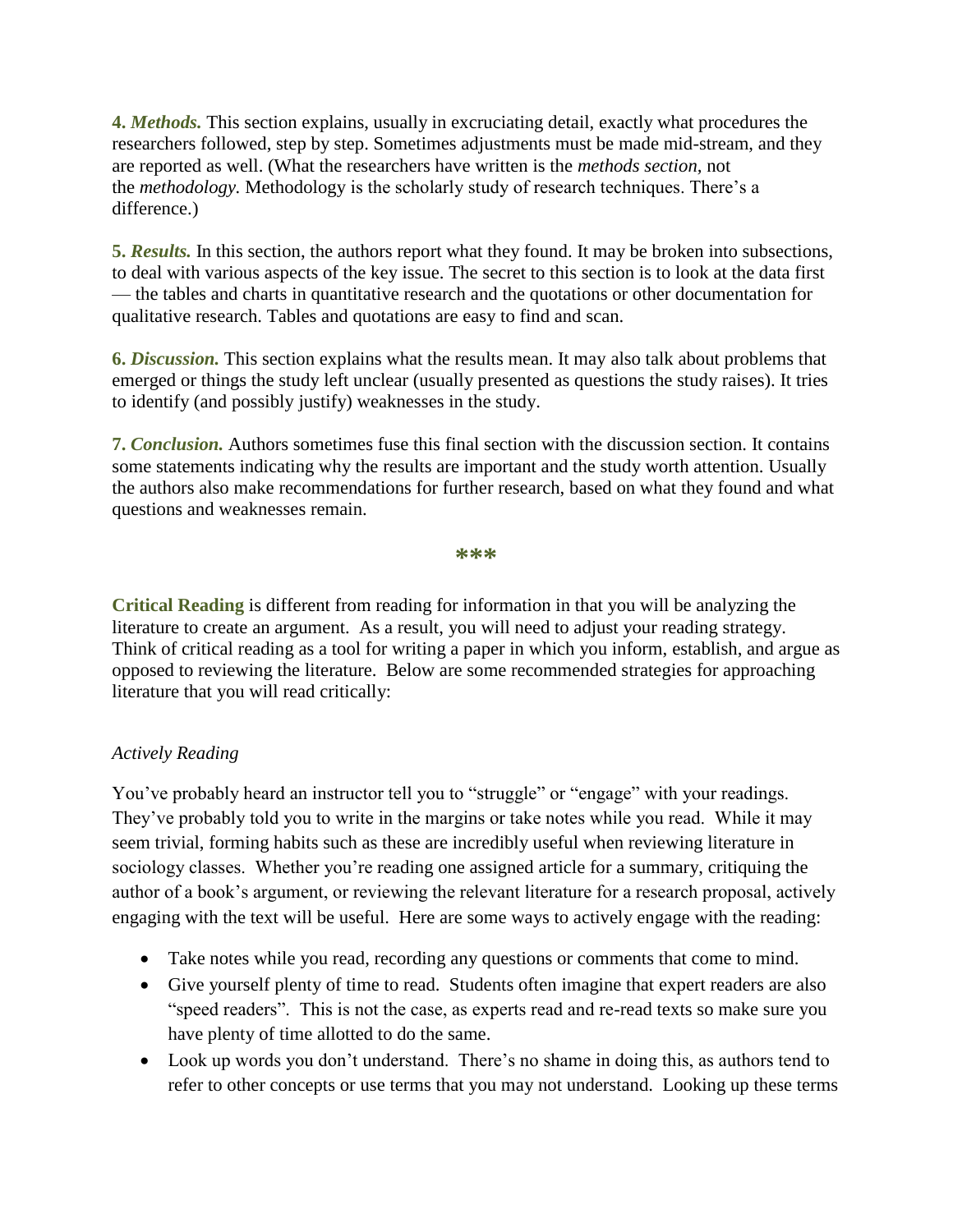or theories will help you clear up your confusion. **FOR EXAMPLE** the word "role" in sociology means something completely different from what most people would define as a role. Typically, a role is a make-believe part an actor plays. In sociology, a role is a pattern of behavior associated with a certain social position.

## *Reading and Re-Reading*

As noted above, expert readers may read a text several times to better understand the author's argument and the information within the text. It is recommended that you read a text three times to make as much meaning as you can. Below is four-step approach to reading that is designed to help students actively read and better understand their assigned readings.

### **First Reading: Previewing**

The first time you read a text, skim it quickly for its main ideas. Pay attention to the introduction, the opening sentences of paragraphs, and section headings, if there are any. Previewing the text in this way gets you off to a good start when you have to read critically.

### **Second Reading: Annotating and Analyzing**

The second reading includes annotating and analyzing the evidence in support of the argument. It should be a slow, meditative read, and you should have your pencil in your hand so you can annotate the text. Taking time to annotate your text during the second reading may be the most important strategy to master if you want to become a critical reader.

#### **Third Reading: Review**

The third reading should take into account any questions you asked yourself by annotating in the margins. You should use this reading to look up any unfamiliar words and to make sure you have understood any confusing or complicated sections of the text.

#### **Fourth Step: Responding**

Responding to what you read is an important step in understanding what you read. You can respond in writing or by talking about what you've read to others.

This reading guide adapted from:

Adams, W. Royce. 1992. *Making the Grade: Strategies for Reading in Social Sciences, Sciences, and Humanities*. Lexington, MA: D.C. Heath & Company.

Barnhurst, Kevin G. "Reading in the Social Sciences". Accessed 2013 [\(http://tigger.uic.edu/~kgbcomm/didact/pdf/readsocsci.pdf\)](http://tigger.uic.edu/~kgbcomm/didact/pdf/readsocsci.pdf).

Bean, John C. 2001. *Engaging Ideas: The Professor's Guide to Integrating Writing, Critical Thinking, and Active Learning in the Classroom.* San Francisco, CA: John Wiley & Sons, Inc.

O'Leary, Zina. 2004. *The Essential Guide to Doing Research.* London: SAGE Publications Ltd.